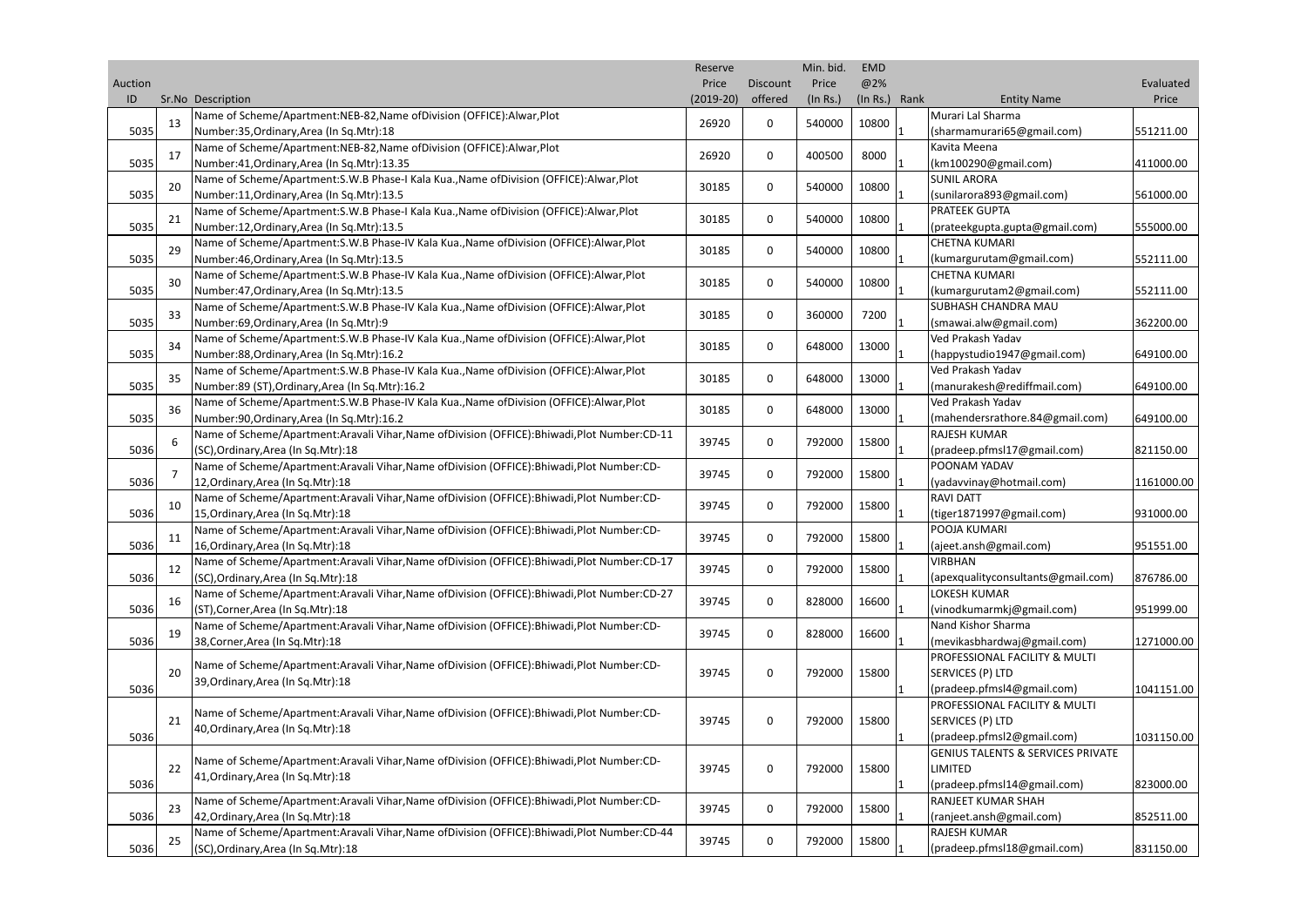|      |     | Name of Scheme/Apartment:Aravali Vihar,Name ofDivision (OFFICE):Bhiwadi,Plot Number:CD-                                              |       |             |         |       |     | <b>GENIUS TALENTS &amp; SERVICES PRIVATE</b>                   |            |
|------|-----|--------------------------------------------------------------------------------------------------------------------------------------|-------|-------------|---------|-------|-----|----------------------------------------------------------------|------------|
|      | 26  | 45, Ordinary, Area (In Sq. Mtr): 18                                                                                                  | 39745 | 0           | 792000  | 15800 |     | LIMITED                                                        |            |
| 5036 |     |                                                                                                                                      |       |             |         |       |     | (pradeep.pfmsl11@gmail.com)                                    | 1050150.00 |
|      | 27  | Name of Scheme/Apartment:Aravali Vihar,Name ofDivision (OFFICE):Bhiwadi,Plot Number:CD-                                              | 39745 | 0           | 792000  | 15800 |     | PROFESSIONAL FACILITY MANAGEMENT<br><b>SERVICES</b>            |            |
| 5036 |     | 46, Ordinary, Area (In Sq. Mtr): 18                                                                                                  |       |             |         |       |     | (etender.pfms@gmail.com)                                       | 1050150.00 |
|      |     | Name of Scheme/Apartment:Aravali Vihar,Name ofDivision (OFFICE):Bhiwadi,Plot Number:CD-                                              |       |             |         |       |     | Mandeep                                                        |            |
| 5036 | 28  | 47, Ordinary, Area (In Sq. Mtr): 18                                                                                                  | 39745 | 0           | 792000  | 15800 |     | (jagdeeshkn1994@gmail.com)                                     | 1261000.00 |
|      |     | Name of Scheme/Apartment:Aravali Vihar,Name ofDivision (OFFICE):Bhiwadi,Plot Number:CD-                                              |       |             |         |       |     | <b>BEENA</b>                                                   |            |
| 5036 | 29  | 48, Corner, Area (In Sq. Mtr): 18                                                                                                    | 39745 | 0           | 828000  | 16600 |     | (vinodkumarmkj@yahoo.com)                                      | 1351999.00 |
|      |     | Name of Scheme/Apartment:Aravali Vihar,Name ofDivision (OFFICE):Bhiwadi,Plot Number:CD-                                              |       |             |         |       |     | Manoj Karhana                                                  |            |
| 5036 | 33  | 53, Ordinary, Area (In Sq. Mtr): 18                                                                                                  | 39745 | 0           | 792000  | 15800 |     | (sales.yuvrajtraders@gmail.com)                                | 1475000.00 |
|      | 34  | Name of Scheme/Apartment:Aravali Vihar,Name ofDivision (OFFICE):Bhiwadi,Plot Number:CD-                                              | 39745 | 0           | 792000  | 15800 |     | Santosh devi                                                   |            |
| 5036 |     | 54, Ordinary, Area (In Sq. Mtr): 18                                                                                                  |       |             |         |       |     | (ashokyadav668@gmail.com)                                      | 1356000.00 |
|      | 41  | Name of Scheme/Apartment:M.P Nagar, Name of Division (OFFICE): Bikaner, Plot Number:11-C-                                            |       | 0           | 1944000 | 38900 |     | MANJU, PRADEEP KUMAR SHARMA                                    |            |
| 5039 |     | 37, Corner, Area (In Sq. Mtr): 27                                                                                                    |       |             |         |       |     | (ps678723@gmail.com)                                           | 1973700.00 |
|      | 22  | Name of Scheme/Apartment:PRATAP NAGAR, Name of Division (OFFICE):JAIPUR, Plot Number:31/CS-                                          | 59575 | 0           | 589500  | 11800 |     | Vinod Kumar sharma                                             |            |
| 5041 |     | 2-12 , ORDINARY, Area (In Sq. Mtr): 9                                                                                                |       |             |         |       |     | (harishk.sharma21@gmail.com)                                   | 1000500.00 |
|      | 51  | Name of Scheme/Apartment:PRATAP NAGAR, Name of Division (OFFICE):JAIPUR, Plot Number:267/                                            | 59575 | 0           | 1768500 | 35400 |     | <b>VIRENDRA KUMAR SINGH</b>                                    |            |
| 5041 |     | SH /15, ORDINARY, Area (In Sq. Mtr):27                                                                                               |       |             |         |       |     | (vksinghsengar61@gmail.com)                                    | 1838727.00 |
| 5041 | 60  | Name of Scheme/Apartment:PRATAP NAGAR, Name of Division (OFFICE):JAIPUR, Plot<br>Number:29CS/35 ,ORDINARY,Area (In Sq.Mtr):13.5      | 59575 | 0           | 884250  | 17700 |     | Vipin Chauhan<br>(e.ranjeet@gmail.com)                         | 888888.00  |
|      |     | Name of Scheme/Apartment:PRATAP NAGAR, Name of Division (OFFICE):JAIPUR, Plot                                                        |       |             |         |       |     | MAHENDRA KUMAR ASNANI                                          |            |
| 5041 | 75  | Number:193/SP-36 ,ORDINARY,Area (In Sq.Mtr):13.5                                                                                     | 59575 | 0           | 884250  | 17700 |     | (mahendra96931@gmail.com)                                      | 888888.00  |
|      |     | Name of Scheme/Apartment:PRATAP NAGAR, Name of Division (OFFICE):JAIPUR, Plot                                                        |       |             |         |       |     | <b>ANITA GUPTA</b>                                             |            |
| 5041 | 76  | Number:193/SP/2/2, ORDINARY, Area (In Sq. Mtr):20.25                                                                                 | 59575 | 0           | 1326375 | 26500 |     | (trilokgupta9461@gmail.com)                                    | 1366500.00 |
|      |     | Name of Scheme/Apartment:PRATAP NAGAR, Name of Division (OFFICE):JAIPUR, Plot                                                        |       |             |         |       |     | RISHI SHARMA                                                   |            |
| 5041 | 86  | Number:193/SP/2/12 ,ORDINARY,Area (In Sq.Mtr):20.25                                                                                  | 59575 | 0           | 1326375 | 26500 |     | (sharma.rishi269@gmail.com)                                    | 1551000.00 |
|      | 87  | Name of Scheme/Apartment:PRATAP NAGAR, Name of Division (OFFICE):JAIPUR, Plot                                                        | 59575 | 0           | 1326375 | 26500 |     | Banti Sharma                                                   |            |
| 5041 |     | Number:193/SP/2/13 ,ORDINARY,Area (In Sq.Mtr):20.25                                                                                  |       |             |         |       |     | (buntysharma0557@gmail.com)                                    | 1551000.00 |
|      | 88  | Name of Scheme/Apartment:PRATAP NAGAR, Name of Division (OFFICE):JAIPUR, Plot                                                        | 59575 | 0           | 1326375 | 26500 |     | <b>GEETA DEVI</b>                                              |            |
| 5041 |     | Number:193/SP/2/14, ORDINARY, Area (In Sq. Mtr):20.25                                                                                |       |             |         |       |     | (sonujadoun70@gmail.com)                                       | 1463100.00 |
|      | 90  | Name of Scheme/Apartment:PRATAP NAGAR, Name of Division (OFFICE):JAIPUR, Plot                                                        | 59575 | 0           | 1326375 | 26500 |     | Kailash Chand Bairwa                                           |            |
| 5041 |     | Number:193/SP/2/16 , ORDINARY, Area (In Sq. Mtr):20.25                                                                               |       |             |         |       |     | (kcbairwair@gmail.com)                                         | 1341000.00 |
|      | 98  | Name of Scheme/Apartment: PRATAP NAGAR, Name of Division (OFFICE): JAIPUR, Plot                                                      | 59575 | 0           | 884250  | 17700 |     | Bela Sachdeva                                                  |            |
| 5041 |     | Number:194/SP-08 , ORDINARY, Area (In Sq. Mtr):13.5<br>Name of Scheme/Apartment:PRATAP NAGAR, Name of Division (OFFICE):JAIPUR, Plot |       |             |         |       |     | (belapawansachdeva@yahoo.com)<br>PAWAN SHARMA KAPIL DEV SHARMA | 912000.00  |
| 5041 | 102 | Number:194/SP-14 , ORDINARY, Area (In Sq. Mtr):13.5                                                                                  | 59575 | 0           | 884250  | 17700 | 11  | (pawanca321@gmail.com)                                         | 1195000.00 |
|      |     | Name of Scheme/Apartment:PRATAP NAGAR, Name of Division (OFFICE):JAIPUR, Plot                                                        |       |             |         |       |     | Manish Kumar jain                                              |            |
| 5041 | 113 | Number:195/SP-40 ,ORDINARY,Area (In Sq.Mtr):13.5                                                                                     | 59575 | 0           | 884250  | 17700 | 11. | (jainmanish98@yahoo.com)                                       | 900000.00  |
|      |     | Name of Scheme/Apartment:PRATAP NAGAR, Name of Division (OFFICE):JAIPUR, Plot                                                        |       |             |         |       |     | <b>VIRENDRA KUMAR SINGH</b>                                    |            |
| 5041 | 114 | Number:195/SP-43 ,ORDINARY,Area (In Sq.Mtr):13.5                                                                                     | 59575 | 0           | 884250  | 17700 |     | (vksinghsengar61@gmail.com)                                    | 919620.00  |
|      |     | Name of Scheme/Apartment:MANSAROVAR, Name of Division (OFFICE): JAIPUR, Plot                                                         |       |             |         |       |     | VINOD KUMAR SANGTANIO                                          |            |
| 5042 | -2  | Number:LSC/Sec-3/S-04 ,ordinary,Area (In Sq.Mtr):13.5                                                                                | 67955 | 0           | 1012500 | 20300 |     | (sangtanivinod261@gmail.com)                                   | 1251000.00 |
|      |     | Name of Scheme/Apartment:MANSAROVAR, Name of Division (OFFICE): JAIPUR, Plot                                                         | 67955 | 0           | 1215000 | 24300 |     | vijay raj gupta                                                |            |
| 5042 |     | Number:LSC/Sec-3/S-152 ,ordinary,Area (In Sq.Mtr):16.2                                                                               |       |             |         |       |     | (rajdeewan1981@gmail.com)                                      | 1215100.00 |
|      |     | Name of Scheme/Apartment:MANSAROVAR, Name of Division (OFFICE): JAIPUR, Plot                                                         | 67955 | $\mathbf 0$ | 1215000 | 24300 |     | <b>KUNJ BIHARI</b>                                             |            |
| 5042 |     | Number:LSC/Sec-3/S-155 ,ordinary,Area (In Sq.Mtr):16.2                                                                               |       |             |         |       |     | (agarwal.kunj@gmail.com)                                       | 1221717.00 |
|      | 10  | Name of Scheme/Apartment:MANSAROVAR, Name of Division (OFFICE):JAIPUR, Plot                                                          | 67955 | 0           | 1215000 | 24300 |     | Dr. SHANKAR LAL                                                |            |
| 5042 |     | Number:LSC/Sec-3/S-156 ,ordinary,Area (In Sq.Mtr):16.2                                                                               |       |             |         |       |     | (yogians2015.yc@gmail.com)                                     | 1351000.00 |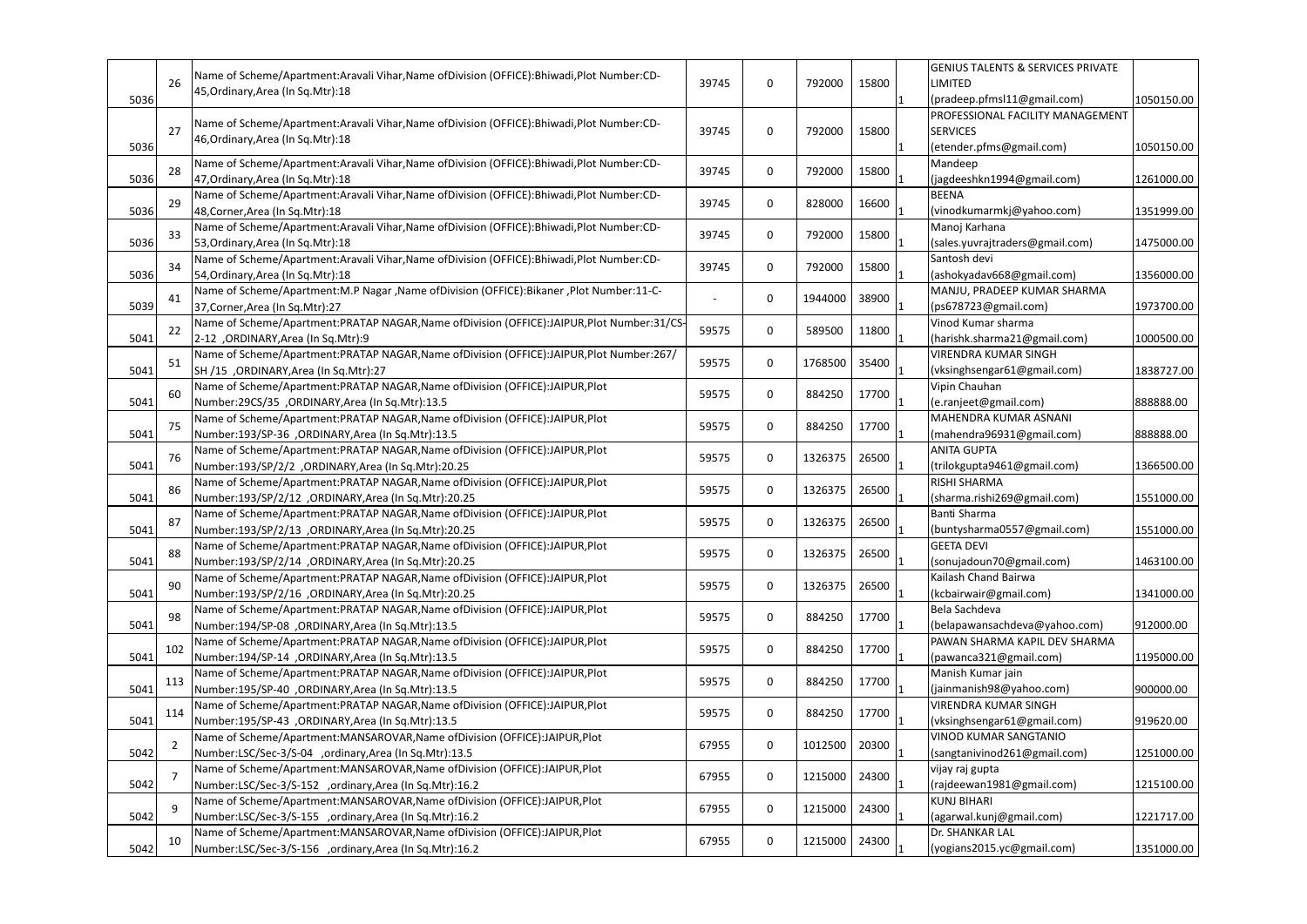|      | 11 | Name of Scheme/Apartment:MANSAROVAR, Name of Division (OFFICE): JAIPUR, Plot | 67955 | 0           | 1215000 | 24300                       | <b>TANVI AHALAWAT</b>               |            |
|------|----|------------------------------------------------------------------------------|-------|-------------|---------|-----------------------------|-------------------------------------|------------|
| 5042 |    | Number:LSC/Sec-3/S-157 ,ordinary,Area (In Sq.Mtr):16.2                       |       |             |         |                             | (chntchoudhary@gmail.com)           | 1521000.00 |
|      | 17 | Name of Scheme/Apartment:MANSAROVAR, Name of Division (OFFICE): JAIPUR, Plot | 67955 | 0           | 675000  | 13500                       | <b>GAURAV KUMAR DESHMA</b>          |            |
| 5042 |    | Number:LSC/Sec-3/S-300 ,ordinary,Area (In Sq.Mtr):9                          |       |             |         |                             | (deshma_gaurav@rediffmail.com)      | 1008786.00 |
|      | 18 | Name of Scheme/Apartment:MANSAROVAR, Name of Division (OFFICE): JAIPUR, Plot | 67955 | 0           | 675000  | 13500                       | pavan kumar mahawar                 |            |
| 5042 |    | Number:LSC/Sec-3/S-301 ,ordinary,Area (In Sq.Mtr):9                          |       |             |         |                             | (radhagarg05071986@gmail.com)       | 721000.00  |
|      | 19 | Name of Scheme/Apartment:MANSAROVAR, Name of Division (OFFICE): JAIPUR, Plot | 67955 | 0           | 675000  | 13500                       | <b>RENU MATHUR</b>                  |            |
| 5042 |    | Number:LSC/Sec-3/S-302 ,ordinary,Area (In Sq.Mtr):9                          |       |             |         |                             | (mathurajay1968@gmail.com)          | 745000.00  |
|      | 22 | Name of Scheme/Apartment:MANSAROVAR, Name of Division (OFFICE): JAIPUR, Plot | 67955 | 0           | 675000  | 13500                       | RAHUL KHANDELWAL AND PRIYANKA       |            |
| 5042 |    | Number:LSC/Sec-3/S-308 ,ordinary,Area (In Sq.Mtr):9                          |       |             |         |                             | (priyanka88khandelwal@gmail.com)    | 1008786.00 |
|      | 23 | Name of Scheme/Apartment:MANSAROVAR, Name of Division (OFFICE):JAIPUR, Plot  | 67955 | 0           | 675000  | 13500                       | bavalesh meena                      |            |
| 5042 |    | Number:LSC/Sec-3/S-309 ,ordinary,Area (In Sq.Mtr):9                          |       |             |         |                             | (kc21051969@gmail.com)              | 721000.00  |
|      | 24 | Name of Scheme/Apartment:MANSAROVAR,Name ofDivision (OFFICE):JAIPUR,Plot     | 67955 | 0           | 675000  | 13500                       | pavan kumar mahawar                 |            |
| 5042 |    | Number:LSC/Sec-3/S-310 ,ordinary,Area (In Sq.Mtr):9                          |       |             |         |                             | (radhagarg05071986@gmail.com)       | 725000.00  |
|      |    | Name of Scheme/Apartment:MANSAROVAR, Name of Division (OFFICE): JAIPUR, Plot |       |             |         |                             | <b>GARIMA DESHMA</b>                |            |
| 5042 | 25 | Number:LSC/Sec-3/S-311 ,ordinary,Area (In Sq.Mtr):9                          | 67955 | 0           | 675000  | 13500                       | (deshmagd@gmail.com)                | 1008786.00 |
|      |    | Name of Scheme/Apartment:MANSAROVAR,Name ofDivision (OFFICE):JAIPUR,Plot     |       |             |         |                             | <b>ANITA GUPTA</b>                  |            |
| 5042 | 26 | Number:LSC/Sec-3/S-312 ,ordinary,Area (In Sq.Mtr):9                          | 67955 | $\mathbf 0$ | 675000  | 13500                       | (giriraj.gupta.197@gmail.com)       | 1008786.00 |
|      |    | Name of Scheme/Apartment:MANSAROVAR, Name of Division (OFFICE):JAIPUR, Plot  |       |             |         |                             | <b>SHASHANK JAIN</b>                |            |
| 5042 | 27 | Number:LSC/Sec-3/S-315 ,ordinary,Area (In Sq.Mtr):13.5                       | 67955 | 0           | 1012500 | 20300                       | (shashanktannu@gmail.com)           | 1500000.00 |
|      |    | Name of Scheme/Apartment:MANSAROVAR, Name of Division (OFFICE):JAIPUR, Plot  |       |             |         |                             | RIMPAL SHARMA                       |            |
| 5042 | 28 | Number:LSC/Sec-3/S-316 ,ordinary,Area (In Sq.Mtr):13.5                       | 67955 | 0           | 1012500 | 20300                       | (rimpalsharma24@gmail.com)          | 1500000.00 |
|      |    | Name of Scheme/Apartment:MANSAROVAR, Name of Division (OFFICE):JAIPUR, Plot  |       |             |         |                             | AJAY KUMAR SHARMA                   |            |
| 5042 | 29 | Number:LSC/Sec-3/S-317 ,ordinary,Area (In Sq.Mtr):13.5                       | 67955 | 0           | 1012500 | 20300                       | (ajay31sharma@gmail.com)            | 1500000.00 |
|      |    | Name of Scheme/Apartment:MANSAROVAR, Name of Division (OFFICE):JAIPUR, Plot  |       |             |         |                             | <b>DULLI CHAND BANSAL</b>           |            |
| 5042 | 30 | Number:LSC/Sec-3/S-319 ,ordinary,Area (In Sq.Mtr):13.5                       | 67955 | 0           | 1012500 | 20300                       | (insuday01@gmail.com)               | 1221000.00 |
|      |    | Name of Scheme/Apartment:MANSAROVAR, Name of Division (OFFICE): JAIPUR, Plot |       |             |         |                             | mukesh chand bansal                 |            |
| 5042 | 31 | 67955<br>Number:LSC/Sec-3/S-320 ,ordinary,Area (In Sq.Mtr):13.5              | 0     | 1012500     | 20300   | (bittubansal2004@gmail.com) | 1211000.00                          |            |
|      |    | Name of Scheme/Apartment:MANSAROVAR,Name ofDivision (OFFICE):JAIPUR,Plot     |       |             |         |                             | Manoj kumar jain, Subodh kumar jain |            |
| 5042 | 40 | Number:LSC/Sec-4/S-39 ,ordinary,Area (In Sq.Mtr):13.5                        | 67955 | 0           | 1012500 | 20300                       | (tomanojjain@gmail.com)             | 1121511.00 |
|      |    | Name of Scheme/Apartment:MANSAROVAR, Name of Division (OFFICE): JAIPUR, Plot |       |             |         |                             | Manoj kumar jain, Subodh kumar jain |            |
| 5042 | 43 | Number:LSC/Sec-4/S-56 ,CORNER,Area (In Sq.Mtr):18                            | 67955 | $\mathbf 0$ | 1440000 | 28800                       | (tomanojjain@gmail.com)             | 1551511.00 |
|      |    | Name of Scheme/Apartment:MANSAROVAR, Name of Division (OFFICE): JAIPUR, Plot |       |             |         |                             | <b>AMIT NAGAR</b>                   |            |
| 5042 | 47 | Number:LSC/Sec-4/S-60 ,ordinary,Area (In Sq.Mtr):18                          | 67955 | $\mathbf 0$ | 1350000 | 27000                       | (amit.nagar4@gmail.com)             | 1355000.00 |
|      |    | Name of Scheme/Apartment:MANSAROVAR,Name ofDivision (OFFICE):JAIPUR,Plot     |       |             |         |                             | Rajeev Ranjan                       |            |
| 5042 | 56 |                                                                              | 67955 | 0           | 675000  | 13500                       |                                     | 766011.00  |
|      |    | Number:LSC/Sec-4/S-69 ,ordinary,Area (In Sq.Mtr):9                           |       |             |         |                             | (raajeevranjan2021@gmail.com)       |            |
|      | 57 | Name of Scheme/Apartment:MANSAROVAR,Name ofDivision (OFFICE):JAIPUR,Plot     | 67955 | 0           | 720000  | 14400                       | Rajeev Ranjan                       |            |
| 5042 |    | Number:LSC/Sec-4/S-70, CORNER, Area (In Sq. Mtr):9                           |       |             |         |                             | (raajeevranjan2021@gmail.com)       | 911111.00  |
|      | 58 | Name of Scheme/Apartment:MANSAROVAR, Name of Division (OFFICE): JAIPUR, Plot | 67955 | 0           | 720000  | 14400                       | RAVI PRAKASH ARORA                  |            |
| 5042 |    | Number:LSC/Sec-4/S-71 ,CORNER,Area (In Sq.Mtr):9                             |       |             |         |                             | (aroraraviprakash@yahoo.com)        | 725786.00  |
|      | 61 | Name of Scheme/Apartment:MANSAROVAR, Name of Division (OFFICE): JAIPUR, Plot | 67955 | 0           | 720000  | 14400                       | Suresh Kumar                        |            |
| 5042 |    | Number:LSC/Sec-4/S-99 ,CORNER,Area (In Sq.Mtr):9                             |       |             |         |                             | (callmesmartsk@gmail.com)           | 721000.00  |
|      | 62 | Name of Scheme/Apartment:MANSAROVAR, Name of Division (OFFICE): JAIPUR, Plot | 67955 | 0           | 675000  | 13500                       | ANAND SHARAN MEENA                  |            |
| 5042 |    | Number:LSC/Sec-4/S-100 ,ordinary,Area (In Sq.Mtr):9                          |       |             |         |                             | (nandinihealthcarejaipur@gmail.com) | 680000.00  |
|      | 63 | Name of Scheme/Apartment:MANSAROVAR, Name of Division (OFFICE): JAIPUR, Plot | 67955 | 0           | 675000  | 13500                       | MEENAKSHI GUPTA                     |            |
| 5042 |    | Number:LSC/Sec-4/S-101 ,ordinary,Area (In Sq.Mtr):9                          |       |             |         |                             | (shalugupta101979@gmail.com)        | 680000.00  |
|      | 64 | Name of Scheme/Apartment:MANSAROVAR, Name of Division (OFFICE): JAIPUR, Plot | 67955 | 0           | 675000  | 13500                       | MEENAKSHI GUPTA                     |            |
| 5042 |    | Number:LSC/Sec-4/S-102 ,ordinary,Area (In Sq.Mtr):9                          |       |             |         |                             | (shalugupta101979@gmail.com)        | 680000.00  |
|      | 65 | Name of Scheme/Apartment:MANSAROVAR, Name of Division (OFFICE): JAIPUR, Plot | 67955 | 0           | 675000  | 13500                       | NANDKISHOR BAIRWA                   |            |
| 5042 |    | Number:LSC/Sec-4/S-103 ,ordinary,Area (In Sq.Mtr):9                          |       |             |         |                             | (thechaiclub.tcc@gmail.com)         | 678000.00  |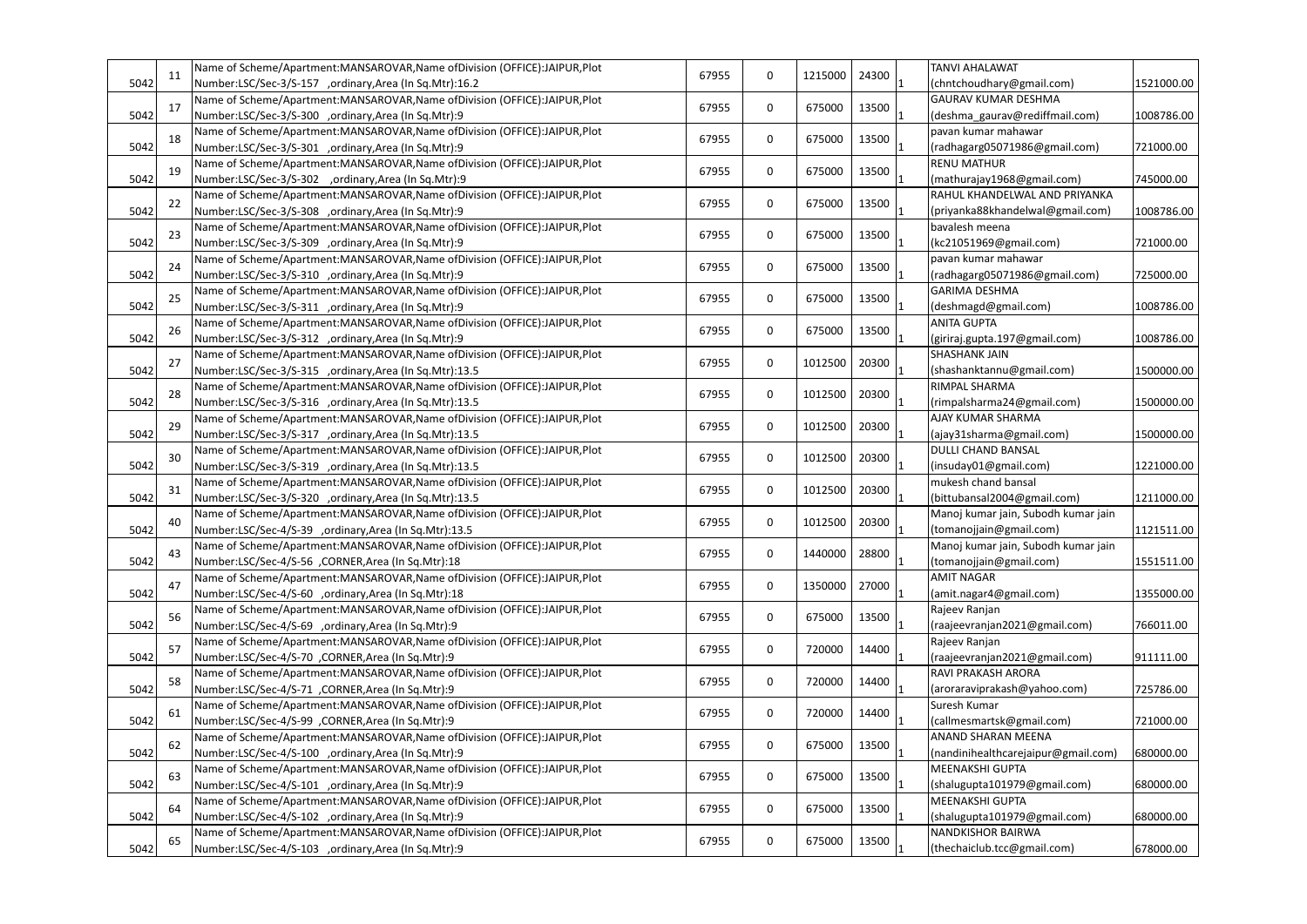|      | 66  | Name of Scheme/Apartment:MANSAROVAR,Name ofDivision (OFFICE):JAIPUR,Plot                 | 67955 | 0 | 675000  | 13500 | <b>NAVAL KISHORE GUPTA</b>          |            |
|------|-----|------------------------------------------------------------------------------------------|-------|---|---------|-------|-------------------------------------|------------|
| 5042 |     | Number:LSC/Sec-4/S-104 ,ordinary,Area (In Sq.Mtr):9                                      |       |   |         |       | (nandinibuilders@gmail.com)         | 680000.00  |
|      | 67  | Name of Scheme/Apartment:MANSAROVAR, Name of Division (OFFICE): JAIPUR, Plot             | 67955 | 0 | 675000  | 13500 | <b>NAVAL KISHORE GUPTA</b>          |            |
| 5042 |     | Number:LSC/Sec-4/S-105 ,ordinary,Area (In Sq.Mtr):9                                      |       |   |         |       | (nandinibuilders@gmail.com)         | 680000.00  |
|      |     | Name of Scheme/Apartment:MANSAROVAR, Name of Division (OFFICE):JAIPUR, Plot              | 67955 |   |         |       | <b>CHETAN SHARMA</b>                |            |
| 5042 | 68  | Number:LSC/Sec-4/S-106 ,ordinary,Area (In Sq.Mtr):9                                      |       | 0 | 675000  | 13500 | (takenout445@gmail.com)             | 752451.00  |
|      |     | Name of Scheme/Apartment:MANSAROVAR, Name of Division (OFFICE): JAIPUR, Plot             |       |   |         |       | Kamlesh Sharma                      |            |
| 5042 | 69  | Number:LSC/Sec-4/S-107 ,ordinary,Area (In Sq.Mtr):9                                      | 67955 | 0 | 675000  | 13500 | (ks0459067@gmail.com)               | 752301.00  |
|      |     | Name of Scheme/Apartment:MANSAROVAR, Name of Division (OFFICE):JAIPUR, Plot              |       |   |         |       | Bela Sachdeva                       |            |
| 5042 | 72  | Number:LSC/Sec-4/S-138 ,ordinary,Area (In Sq.Mtr):9                                      | 67955 | 0 | 675000  | 13500 | (belapawansachdeva@yahoo.com)       | 685786.00  |
|      |     | Name of Scheme/Apartment:MANSAROVAR, Name of Division (OFFICE): JAIPUR, Plot             |       |   |         |       | Varun Mahirchandani                 |            |
| 5042 | 86  | Number:LSC/Sec-4/S-164 ,ordinary,Area (In Sq.Mtr):13.5                                   | 67955 | 0 | 1012500 | 20300 | (crazyvarun128@gmail.com)           | 1101000.00 |
|      |     | Name of Scheme/Apartment:MANSAROVAR, Name of Division (OFFICE):JAIPUR, Plot              |       |   |         |       | Varun Mahirchandani                 |            |
| 5042 | 87  |                                                                                          | 67955 | 0 | 1012500 | 20300 |                                     | 1105000.00 |
|      |     | Number:LSC/Sec-4/S-165 ,ordinary,Area (In Sq.Mtr):13.5                                   |       |   |         |       | (crazyvarun128@gmail.com)           |            |
|      | 89  | Name of Scheme/Apartment:MANSAROVAR, Name of Division (OFFICE): JAIPUR, Plot             | 67955 | 0 | 1012500 | 20300 | ramji lal                           |            |
| 5042 |     | Number:LSC/Sec-4/S-167 ,ordinary,Area (In Sq.Mtr):13.5                                   |       |   |         |       | (lalramji821@gmail.com)             | 1050000.00 |
|      |     | Name of Scheme/Apartment:MANSAROVAR, Name of Division (OFFICE): JAIPUR, Plot             |       |   |         |       |                                     |            |
|      | 91  | Number:LSC/Sec-4/S-169 ,ordinary,Area (In Sq.Mtr):13.5                                   | 67955 | 0 | 1012500 | 20300 | TINKESH GROVER AND KOMAL GROVER     |            |
| 5042 |     |                                                                                          |       |   |         |       | (grover.tinkesh@yahoo.com)          | 1021000.00 |
|      | 92  | Name of Scheme/Apartment:MANSAROVAR,Name ofDivision (OFFICE):JAIPUR,Plot                 | 67955 | 0 | 1012500 | 20300 | kamal purswani                      |            |
| 5042 |     | Number:LSC/Sec-4/S-170 ,ordinary,Area (In Sq.Mtr):13.5                                   |       |   |         |       | (kamalprswn@gmail.com)              | 1050000.00 |
|      | 93  | Name of Scheme/Apartment:MANSAROVAR, Name of Division (OFFICE): JAIPUR, Plot             | 67955 | 0 | 1012500 | 20300 | Ganga Sahay Meena                   |            |
| 5042 |     | Number:LSC/Sec-4/S-171 ,ordinary,Area (In Sq.Mtr):13.5                                   |       |   |         |       | (murlimanohar420@gmail.com)         | 1015000.00 |
|      |     | Name of Scheme/Apartment:MANSAROVAR, Name of Division (OFFICE):JAIPUR, Plot              |       |   |         |       | kamal purswani                      |            |
| 5042 | 94  | Number:LSC/Sec-4/S-172 ,ordinary,Area (In Sq.Mtr):18                                     | 67955 | 0 | 1350000 | 27000 | (kamalprswn@gmail.com)              | 1400000.00 |
|      |     | Name of Scheme/Apartment:MANSAROVAR, Name of Division (OFFICE): JAIPUR, Plot             |       |   |         |       | ramji lal                           |            |
| 5042 | 95  | Number:LSC/Sec-4/S-173 ,ordinary,Area (In Sq.Mtr):18                                     | 67955 | 0 | 1350000 | 27000 | (lalramji821@gmail.com)             | 1400000.00 |
|      |     | Name of Scheme/Apartment:MANSAROVAR, Name of Division (OFFICE):JAIPUR, Plot              |       |   |         |       | kamal purswani                      |            |
| 5042 | 96  | Number:LSC/Sec-4/S-174 ,ordinary,Area (In Sq.Mtr):18                                     | 67955 | 0 | 1350000 | 27000 | (kamalprswn@gmail.com)              | 1405000.00 |
|      |     | Name of Scheme/Apartment:MANSAROVAR,Name ofDivision (OFFICE):JAIPUR,Plot                 |       |   |         |       | <b>KAMAL TIRTHANI</b>               |            |
| 5042 | 97  | Number:LSC/Sec-4/S-175 ,CORNER,Area (In Sq.Mtr):18                                       | 67955 | 0 | 1440000 | 28800 | (kamaltrithani2728@gmail.com)       | 1901000.00 |
|      |     | Name of Scheme/Apartment:MANSAROVAR,Name ofDivision (OFFICE):JAIPUR,Plot                 |       |   |         |       | Varun Mahirchandani                 |            |
| 5042 | 105 | Number:LSC/Sec-4/S-296 ,ordinary,Area (In Sq.Mtr):18                                     | 67955 | 0 | 1350000 | 27000 | (crazyvarun128@gmail.com)           | 1601000.00 |
|      |     | Name of Scheme/Apartment:MANSAROVAR,Name ofDivision (OFFICE):JAIPUR,Plot Number:43/S-    |       |   |         |       | Rajeev Ranjan                       |            |
| 5042 | 107 | 07 ,CORNER,Area (In Sq.Mtr):9.75                                                         | 67955 | 0 | 780000  | 15600 |                                     | 984751.00  |
|      |     |                                                                                          |       |   |         |       | (raajeevranjan2021@gmail.com)       |            |
|      | 129 | Name of Scheme/Apartment:MANSAROVAR,Name ofDivision (OFFICE):JAIPUR,Plot Number:106/S-   | 67955 | 0 | 1012500 | 20300 | <b>AMIT JAIN</b>                    |            |
| 5042 |     | 29 ,ordinary, Area (In Sq. Mtr): 13.5                                                    |       |   |         |       | (amitjain9469@gmail.com)            | 1021500.00 |
|      | -1  | Name of Scheme/Apartment:MANSAROVAR,Name ofDivision (OFFICE):JAIPUR,Plot Number:119-     | 67955 | 0 | 720000  | 14400 | Rajeev Ranjan                       |            |
| 5043 |     | B/S-09 , CORNER, Area (In Sq. Mtr): 9                                                    |       |   |         |       | (raajeevranjan2012@gmail.com)       | 721000.00  |
|      | 25  | Name of Scheme/Apartment:MANSAROVAR,Name ofDivision (OFFICE):JAIPUR,Plot Number:122-     | 67955 | 0 | 1012500 | 20300 | Manoj kumar jain, Subodh kumar jain |            |
| 5043 |     | A/S-25 ,ordinary, Area (In Sq. Mtr): 13.5                                                |       |   |         |       | (tomanojjain@gmail.com)             | 1041111.00 |
|      | 37  | Name of Scheme/Apartment:MANSAROVAR,Name ofDivision (OFFICE):JAIPUR,Plot Number:122-     | 67955 | 0 | 320000  | 6400  | <b>VIKAS JAIN</b>                   |            |
| 5043 |     | A/K-70, CORNER, Area (In Sq. Mtr): 4                                                     |       |   |         |       | (jainv0999@gmail.com)               | 325100.00  |
|      |     | Name of Scheme/Apartment:MANSAROVAR,Name ofDivision (OFFICE):JAIPUR,Plot Number:122-     |       |   |         |       | akash jain                          |            |
| 5043 | 38  | A/K-71 ,ordinary,Area (In Sq.Mtr):4                                                      | 67955 | 0 | 300000  | 6000  | (jaina0671@gmail.com)               | 305100.00  |
|      |     | Name of Scheme/Apartment:MANSAROVAR, Name of Division (OFFICE): JAIPUR, Plot Number:122- |       |   |         |       | Rajesh bhagwani                     |            |
| 5043 | 70  | B/S-14 ,ordinary,Area (In Sq.Mtr):9                                                      | 67955 | 0 | 675000  | 13500 | (rajeshbhagwani@yahoo.com)          | 900000.00  |
|      |     | Name of Scheme/Apartment:MANSAROVAR,Name ofDivision (OFFICE):JAIPUR,Plot Number:122-     |       |   |         |       | Rajesh bhagwani                     |            |
| 5043 | 71  | B/S-15 ,ordinary, Area (In Sq. Mtr):9                                                    | 67955 | 0 | 675000  | 13500 | (rajeshbhagwani@yahoo.com)          | 750000.00  |
|      |     |                                                                                          |       |   |         |       |                                     |            |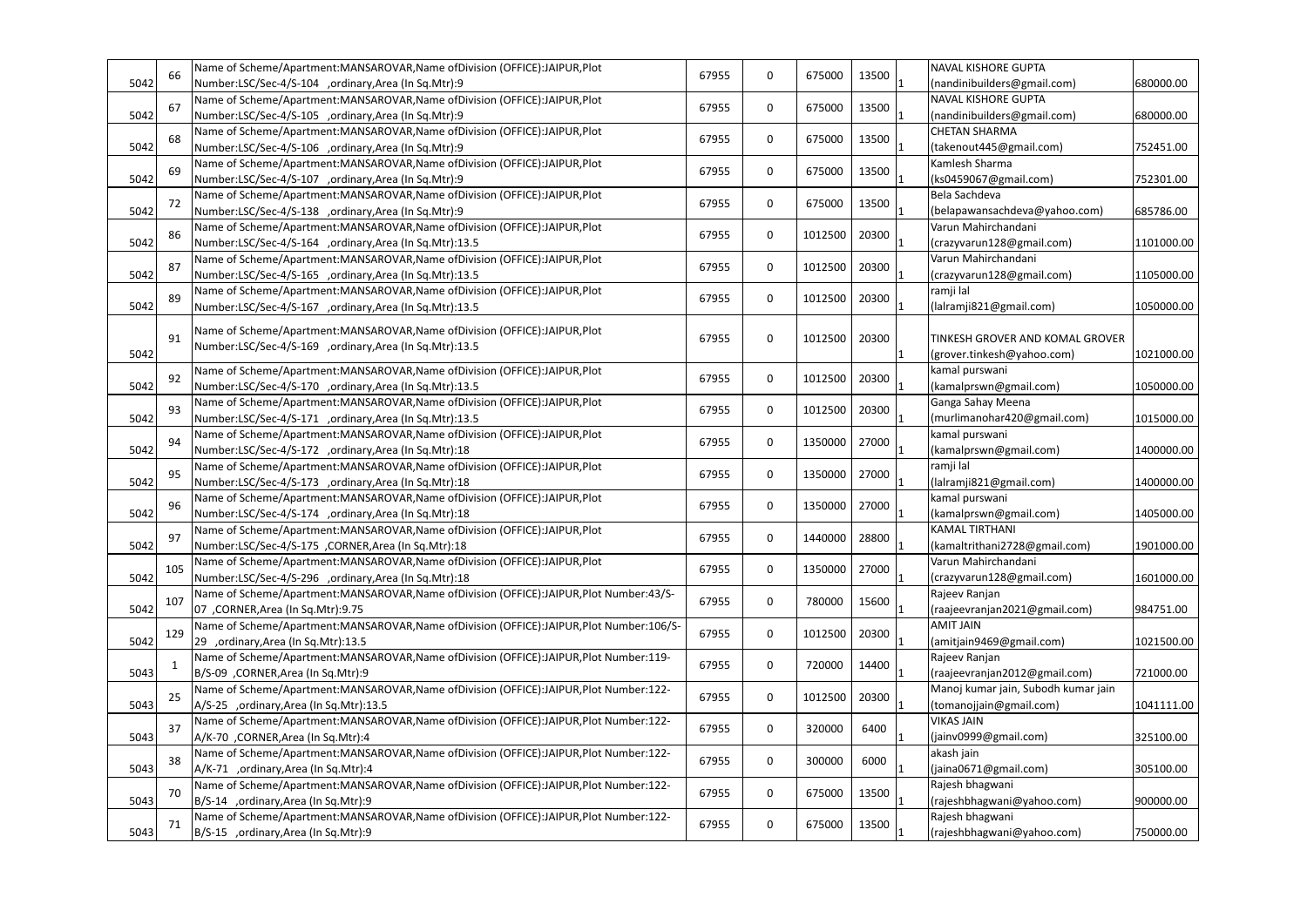| 5043 | 75  | Name of Scheme/Apartment:MANSAROVAR,Name ofDivision (OFFICE):JAIPUR,Plot Number:122-<br>B/S-20 ,ordinary, Area (In Sq. Mtr):9                | 67955 | $\mathbf 0$ | 675000  | 13500 | MANOJ KUMAR TEJWANI<br>(mtejwani891@gmail.com) | 681786.00  |
|------|-----|----------------------------------------------------------------------------------------------------------------------------------------------|-------|-------------|---------|-------|------------------------------------------------|------------|
|      |     | Name of Scheme/Apartment:MANSAROVAR,Name ofDivision (OFFICE):JAIPUR,Plot Number:122-                                                         |       |             |         |       | Dhairya sharma                                 |            |
| 5043 | 85  | B/K-15 ,ordinary, Area (In Sq. Mtr): 4                                                                                                       | 67955 | $\mathbf 0$ | 300000  | 6000  | (dhairyasharma3@gmail.com)                     | 320004.00  |
|      |     | Name of Scheme/Apartment:MANSAROVAR,Name ofDivision (OFFICE):JAIPUR,Plot Number:68 B/S-                                                      |       |             |         |       | <b>ALOK KUMAR VARSHNEY</b>                     |            |
| 5043 |     | S.CORNER, Area (In Sq.Mtr): 20.25                                                                                                            | 67955 | 0           | 1620000 | 32400 | (alokvarshney38@yahoo.com)                     | 1751111.00 |
|      |     |                                                                                                                                              |       |             |         |       | <b>URMILA</b>                                  |            |
| 5043 |     |                                                                                                                                              |       |             |         |       | (himanshubadhania7@gmail.com)                  | 1751111.00 |
|      | 99  | Name of Scheme/Apartment:MANSAROVAR,Name ofDivision (OFFICE):JAIPUR,Plot Number:68 B/S-                                                      | 67955 | 0           | 1113750 | 22300 | Mannu Singh                                    |            |
| 5043 |     | ,ordinary,Area (In Sq.Mtr):14.85                                                                                                             |       |             |         |       | (pushpendrasinghu@gmail.com)                   | 1113750.00 |
|      | 102 | Name of Scheme/Apartment:MANSAROVAR,Name ofDivision (OFFICE):JAIPUR,Plot Number:68 B/S-                                                      | 67955 | 0           | 1113750 | 22300 | sangeeta jain                                  |            |
| 5043 |     | 14.85 ordinary, Area (In Sq. Mtr): 14.85                                                                                                     |       |             |         |       | (shreya23301@yahoo.com)                        | 1168888.00 |
|      | 108 | Name of Scheme/Apartment:MANSAROVAR,Name ofDivision (OFFICE):JAIPUR,Plot Number:68 B/S-                                                      | 67955 | 0           | 1620000 | 32400 | Vijay Sharma                                   |            |
| 5043 |     | 31, ordinary, Area (In Sq. Mtr): 21.6                                                                                                        |       |             |         |       | (vijaysharma9351@gmail.com)<br>KAVITA LAKHERA  | 1801111.00 |
|      | 109 | Name of Scheme/Apartment:MANSAROVAR,Name ofDivision (OFFICE):JAIPUR,Plot Number:68 B/S-                                                      | 67955 | 0           | 1620000 | 32400 |                                                |            |
| 5043 |     | 32 ,ordinary, Area (In Sq. Mtr): 21.6<br>Name of Scheme/Apartment:MANSAROVAR,Name ofDivision (OFFICE):JAIPUR,Plot Number:68 B/K-             |       |             |         |       | (sumitsirohiya7@gmail.com)<br>kusum devi saini | 1651551.00 |
| 5043 | 115 | 20 ,ordinary, Area (In Sq. Mtr): 4                                                                                                           | 67955 | $\mathbf 0$ | 300000  | 6000  | (sainineetu4211@gmail.com)                     | 300500.00  |
|      |     | Name of Scheme/Apartment:MANSAROVAR,Name ofDivision (OFFICE):JAIPUR,Plot Number:68 B/K-                                                      |       |             |         |       | bhanwar lal saini                              |            |
| 5043 | 116 | 21 ,ordinary,Area (In Sq.Mtr):4                                                                                                              | 67955 | 0           | 300000  | 6000  | (sainibl81@gmail.com)                          | 300500.00  |
|      |     | Name of Scheme/Apartment:MANSAROVAR,Name ofDivision (OFFICE):JAIPUR,Plot Number:68 B/P-                                                      |       |             |         |       | <b>MOHIT CHAWLA</b>                            |            |
| 5043 | 125 | 25 ,ordinary,Area (In Sq.Mtr):4                                                                                                              | 67955 | 0           | 300000  | 6000  | (mohitchawla76@yahoo.com)                      | 325000.00  |
|      |     | Name of Scheme/Apartment:MANSAROVAR,Name ofDivision (OFFICE):JAIPUR,Plot Number:68 B/P-                                                      |       |             |         |       | <b>ADITI CHAWLA</b>                            |            |
| 5043 | 134 | 36 ,ordinary, Area (In Sq. Mtr): 4                                                                                                           | 67955 | 0           | 300000  | 6000  | (aditic@nmsindia.org)                          | 325000.00  |
|      |     | Name of Scheme/Apartment:MANSAROVAR,Name ofDivision (OFFICE):JAIPUR,Plot Number:68 B/P-                                                      |       |             |         |       | RAJ KUMARI SHARMA                              |            |
| 5043 | 137 | 39 ,ordinary,Area (In Sq.Mtr):4                                                                                                              | 67955 | 0           | 300000  | 6000  | (radhikavashistha26@gmail.com)                 | 311000.00  |
|      | 138 | Name of Scheme/Apartment:MANSAROVAR,Name ofDivision (OFFICE):JAIPUR,Plot Number:90/S-                                                        | 67955 | 0           | 1215000 | 24300 | Smt. Rekha Devi                                |            |
| 5043 |     | 75 ordinary, Area (In Sq. Mtr): 16.2                                                                                                         |       |             |         |       | (ns8784836@gmail.com)                          | 1351000.00 |
|      | 139 | Name of Scheme/Apartment:MANSAROVAR,Name ofDivision (OFFICE):JAIPUR,Plot Number:90/S-                                                        | 67955 | $\mathbf 0$ | 1012500 | 20300 | munesh chand saini                             |            |
| 5043 |     | ordinary, Area (In Sq. Mtr): 13.5                                                                                                            |       |             |         |       | (munishreliance@gmail.com)                     | 1100000.00 |
|      | 12  | Name of Scheme/Apartment:GUPTESHWAR ROAD SCHEME, Name of Division (OFFICE):DAUSA, Plot                                                       | 24085 | 0           | 604800  | 12100 | AMIT NAGAR                                     |            |
| 5047 |     | Number:SG-05,CORNER,Area (In Sq.Mtr):21.6                                                                                                    |       |             |         |       | (amit.nagar4@gmail.com)                        | 605300.00  |
|      |     | Name of Scheme/Apartment:INDIRA GANDHI NAGAR, JAIPUR, Name of Division (OFFICE): Div-xi, Plot                                                | 47200 | 0           | 1944000 | 38900 | Kamlesh Kumar Meena                            |            |
| 5048 |     | Number:3SC2-40, Ordinary, Area (In Sq. Mtr):21.6<br>Name of Scheme/Apartment:INDIRA GANDHI NAGAR,JAIPUR,Name ofDivision (OFFICE):Div-ii,Plot |       |             |         |       | (khanwas.nps88@gmail.com)<br>preety kankarwal  | 2188888.00 |
| 5048 | 11  | Number:13/SC/02, Ordinary, Area (In Sq. Mtr): 16.2                                                                                           | 47200 | 0           | 842400  | 16800 | (kankarwal.preety@gmail.com)                   | 1101133.00 |
|      |     | Name of Scheme/Apartment: INDIRA GANDHI NAGAR, JAIPUR, Name of Division (OFFICE): Div-ii, Plot                                               |       |             |         |       | Laxman Saini                                   |            |
| 5048 | 17  | Number:13/SC/13, Ordinary, Area (In Sq. Mtr): 21.6                                                                                           | 47200 | 0           | 1123200 | 22500 | (Isaini.hnd@gmail.com)                         | 1151751.00 |
|      |     | Name of Scheme/Apartment: INDIRA GANDHI NAGAR, JAIPUR, Name of Division (OFFICE): Div-ii, Plot                                               |       |             |         |       | Ankita Saini                                   |            |
| 5048 | 20  | Number:13/SC/18, Ordinary, Area (In Sq. Mtr): 21.6                                                                                           | 47200 | 0           | 1123200 | 22500 | (Isaini_hnd@yahoo.co.in)                       | 1151751.00 |
|      |     | Name of Scheme/Apartment:INDIRA GANDHI NAGAR,JAIPUR,Name ofDivision (OFFICE):Div-i,Plot                                                      |       |             |         |       | mahesh chand meena                             |            |
| 5048 | 32  | Number:11-SC-20, Ordinary, Area (In Sq. Mtr):13.5                                                                                            | 47200 | 0           | 702000  | 14000 | (drmaheshrml@gmail.com)                        | 911213.00  |
|      | 33  | Name of Scheme/Apartment: INDIRA GANDHI NAGAR, JAIPUR, Name of Division (OFFICE): Div-i, Plot                                                | 47200 | 0           | 702000  |       | mahesh chand meena                             |            |
| 5048 |     | Number:11-SC-21, Ordinary, Area (In Sq. Mtr):13.5                                                                                            |       |             |         | 14000 | (drmaheshrml@gmail.com)                        | 921533.00  |
|      | 61  | Name of Scheme/Apartment: INDIRA GANDHI NAGAR, Name of Division (OFFICE): JAIPUR, Plot                                                       |       | 0           | 517500  | 10400 | Chandra kant Meena                             |            |
| 5049 |     | Number:4/SC/62,ORD,Area (In Sq.Mtr):6.25                                                                                                     |       |             |         |       | (kknareda36@gmail.com)                         | 531000.00  |
|      | 80  | Name of Scheme/Apartment: INDIRA GANDHI NAGAR, Name of Division (OFFICE): JAIPUR, Plot                                                       |       | 0           | 787500  | 15800 | RINKEY KHANDELWAL                              |            |
| 5049 |     | Number:6/SC/2/15,ORD,Area (In Sq.Mtr):6.362                                                                                                  |       |             |         |       | (cmsjhalani@gmail.com)                         | 788102.00  |
|      | 83  | Name of Scheme/Apartment:INDIRA GANDHI NAGAR, Name of Division (OFFICE):JAIPUR, Plot                                                         |       | 0           | 787500  | 15800 | Shyo Ram Raghunath Meena                       |            |
| 5049 |     | Number:6/SC/2/21,ORD,Area (In Sq.Mtr):6.362                                                                                                  |       |             |         |       | (srmeenam351@gmail.com)                        | 851000.00  |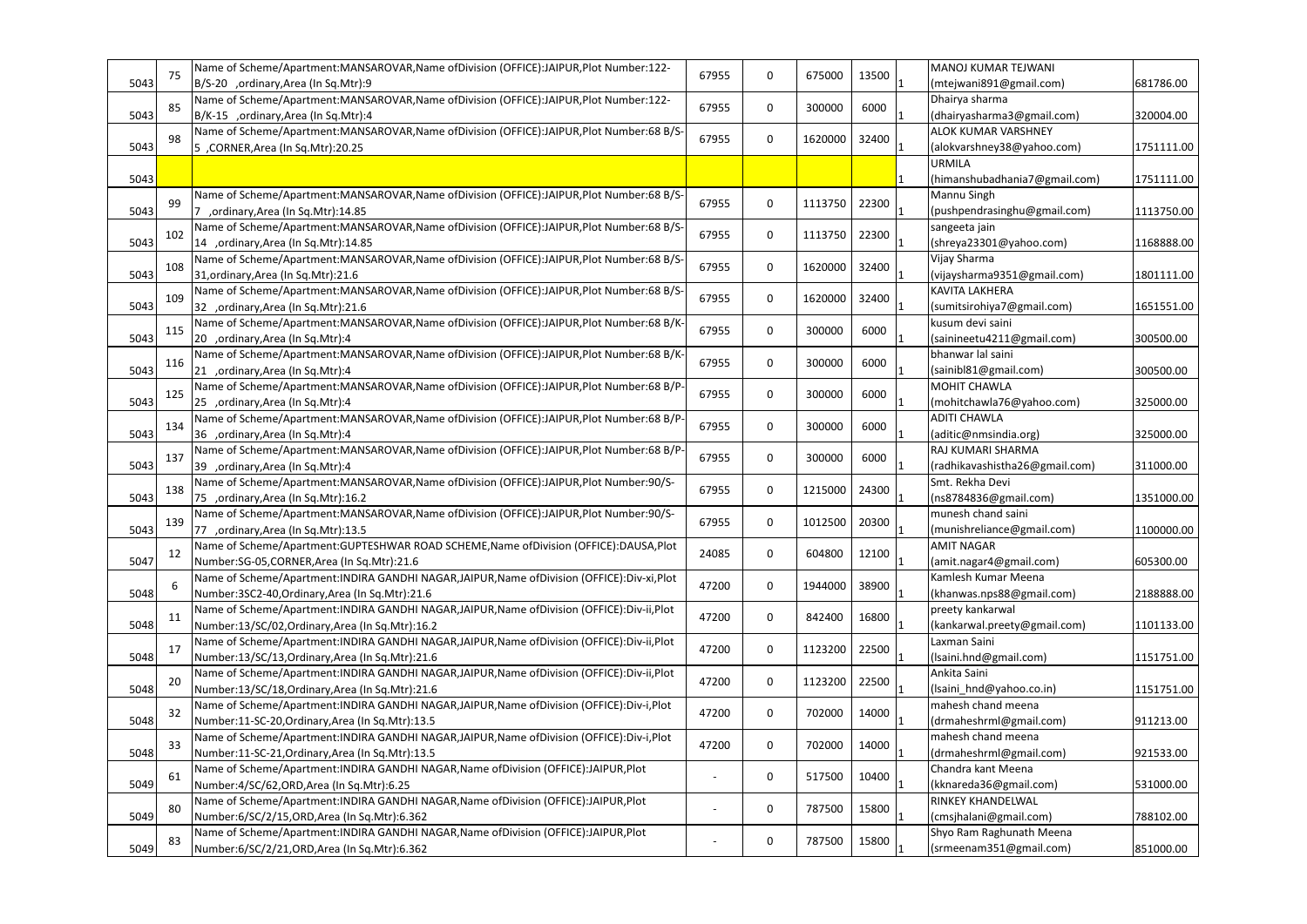|      |               |                                                                                              |       |             |         |       | Dhanna Lal Meena                                |                                        |
|------|---------------|----------------------------------------------------------------------------------------------|-------|-------------|---------|-------|-------------------------------------------------|----------------------------------------|
|      | 105           | Name of Scheme/Apartment: INDIRA GANDHI NAGAR, Name of Division (OFFICE): JAIPUR, Plot       |       |             |         |       |                                                 |                                        |
|      |               | Number:6/SC/2/50,ORD,Area (In Sq.Mtr):21.6                                                   |       | 0           | 2775450 | 55500 | (kaluramsharma123456789123456@gm                |                                        |
| 5049 |               |                                                                                              |       |             |         |       | 3031000.00<br>ail.com)                          |                                        |
|      |               | Name of Scheme/Apartment:INDIRA GANDHI NAGAR,Name ofDivision (OFFICE):JAIPUR,Plot            |       |             |         |       | <b>DWARIKA PRASAD GUPTA</b>                     |                                        |
| 5049 | 106           | Number:6/SC/2/57,ORD,Area (In Sq.Mtr):21.6                                                   |       | 0           | 2775450 | 55500 | 3000000.00<br>(guptadwarikaprasad141@gmail.com) |                                        |
|      |               | Name of Scheme/Apartment: INDIRA GANDHI NAGAR, Name of Division (OFFICE): JAIPUR, Plot       |       |             |         |       | Shyo Ram Raghunath Meena                        |                                        |
| 5049 | 112           | Number:6/SC/2/63,ORD,Area (In Sq.Mtr):6.362                                                  |       | 0           | 750000  | 15000 | (s-meena@sbi.co.in)<br>751000.00                |                                        |
|      |               | Name of Scheme/Apartment: INDIRA GANDHI NAGAR, Name of Division (OFFICE): JAIPUR, Plot       |       |             |         |       | Shyo Ram Raghunath Meena                        |                                        |
|      | 113           |                                                                                              |       | 0           | 750000  | 15000 |                                                 |                                        |
| 5049 |               | Number:6/SC/2/64, ORD, Area (In Sq. Mtr):6.362                                               |       |             |         |       | (srmeenam351@gmail.com)<br>766000.00            |                                        |
|      | 118           | Name of Scheme/Apartment: INDIRA GANDHI NAGAR, Name of Division (OFFICE): JAIPUR, Plot       |       | 0           | 750000  | 15000 | Shreeram dhidhariya                             |                                        |
| 5049 |               | Number:6/SC/2/70, ORD, Area (In Sq. Mtr):6.362                                               |       |             |         |       | (shreeramdhidhariya7@gmail.com)<br>821000.00    |                                        |
|      | 119           | Name of Scheme/Apartment: INDIRA GANDHI NAGAR, Name of Division (OFFICE): JAIPUR, Plot       |       | $\mathbf 0$ | 750000  | 15000 | Nanag Ram Verma                                 |                                        |
| 5049 |               | Number:6/SC/2/73, ORD, Area (In Sq. Mtr):6.642                                               |       |             |         |       | (nrv1939@gmail.com)<br>760000.00                |                                        |
|      |               | Name of Scheme/Apartment: INDIRA GANDHI NAGAR, Name of Division (OFFICE): JAIPUR, Plot       |       |             |         |       | Mukesh Kumar Verma                              |                                        |
| 5049 | 120           | Number:6/SC/2/74,ORD,Area (In Sq.Mtr):6.642                                                  |       | 0           | 750000  | 15000 | (mk67verma@rediffmail.com)<br>760000.00         |                                        |
|      |               | Name of Scheme/Apartment: INDIRA GANDHI NAGAR, Name of Division (OFFICE): JAIPUR, Plot       |       |             |         |       | Shyo Ram Raghunath Meena                        |                                        |
| 5049 | 121           | Number:6/SC/2/75,ORD,Area (In Sq.Mtr):6.642                                                  |       | 0           | 750000  | 15000 | (srmeenam351@gmail.com)<br>806000.00            |                                        |
|      |               | Name of Scheme/Apartment: INDIRA GANDHI NAGAR, Name of Division (OFFICE): JAIPUR, Plot       |       |             |         |       | Shyo Ram Raghunath Meena                        |                                        |
|      | 122           |                                                                                              |       | $\mathbf 0$ | 750000  | 15000 |                                                 |                                        |
| 5049 |               | Number:6/SC/2/76,ORD,Area (In Sq.Mtr):6.642                                                  |       |             |         |       | (s-meena@sbi.co.in)<br>751000.00                |                                        |
|      |               | Name of Scheme/Apartment: Khan Bhakri Road Scheme, Dausa, Name of Division (OFFICE): Khan    |       | 0           |         |       |                                                 |                                        |
|      | -1            | Bhakri Road Scheme, Dausa, Plot Number: A-02, ORDINARY, Area (In Sq. Mtr): 27                |       |             | 1403250 | 28100 | NEERAJ SHARMA                                   |                                        |
| 5050 |               |                                                                                              |       |             |         |       | (glsharma051261@gmail.com)<br>1751000.00        |                                        |
|      | $\mathcal{P}$ | Name of Scheme/Apartment:Khan Bhakri Road Scheme, Dausa,Name ofDivision                      |       | 0           | 1403250 | 28100 | DHEERAJ SHARMA                                  |                                        |
| 5050 |               | (OFFICE):Dausa,Plot Number:A-03,ORDINARY,Area (In Sq.Mtr):27                                 |       |             |         |       | (dheerajsharmaec@gmail.com)<br>1931551.00       |                                        |
|      |               | Name of Scheme/Apartment:KUDI BHAGTASANI, Name of Division (OFFICE):JODHPUR-I, Plot          |       |             |         |       | <b>KANA RAM</b>                                 |                                        |
| 5052 | 27            | Number: 5-S-12, Ord., Area (In Sq. Mtr): 20.25                                               | 74700 | 0           | 2025000 | 40500 | (d9214429014@gmail.com)<br>2096421.00           |                                        |
|      |               | Name of Scheme/Apartment:KUDI BHAGTASANI, Name of Division (OFFICE):JODHPUR-I, Plot          |       |             |         |       | <b>DURG SINGH RAJPUROHIT</b>                    |                                        |
| 5052 | 28            | Number: 5-S-14, Ord., Area (In Sq. Mtr): 20.25                                               | 74700 | 0           | 2025000 | 40500 | 2156625.00<br>(drdsraj@gmail.com)               |                                        |
|      |               | Name of Scheme/Apartment:KUDI BHAGTASANI, Name of Division (OFFICE):JODHPUR-I, Plot          |       |             |         |       | <b>DURG SINGH RAJPUROHIT</b>                    |                                        |
|      | 29            |                                                                                              | 74700 | 0           | 2025000 | 40500 |                                                 |                                        |
| 5052 |               | Number:5-S-15, Ord., Area (In Sq. Mtr): 20.25                                                |       |             |         |       | (drdsraj@gmail.com)<br>2197125.00               |                                        |
|      | 11            | Name of Scheme/Apartment:KUDI BHAGTASANI, Name of Division (OFFICE):JODHPUR-I, Plot          | 74700 | 0           | 810000  | 16200 | suresh singh                                    |                                        |
| 5053 |               | Number:9/A-16/11, corner, Area (In Sq.Mtr):9                                                 |       |             |         |       | 811800.00<br>(sssodha9001@gmail.com)            |                                        |
|      |               | Name of Scheme/Apartment:KUDI BHAGTASANI, Name of Division (OFFICE):JODHPUR-I, Plot          |       |             |         |       | <b>BHOPAL SINGH RAJPUROHIT</b>                  |                                        |
|      | 32            | Number:9/A-16/32, corner, Area (In Sq.Mtr):9                                                 | 74700 | 0           | 810000  | 16200 | (bhopalsinghrajpurohit8472@gmail.com            |                                        |
| 5053 |               |                                                                                              |       |             |         |       | 811800.00                                       |                                        |
|      |               | Name of Scheme/Apartment:KUDI BHAGTASANI,Name ofDivision (OFFICE):JODHPUR-I,Plot             |       |             |         |       | SATISH PARIHAR                                  |                                        |
| 5053 | 42            | Number:9/A-16/42, corner, Area (In Sq.Mtr):9                                                 | 74700 | 0           | 810000  | 16200 | 814500.00<br>(narayanbanjara.nb7777@gmail.com)  |                                        |
|      |               | Name of Scheme/Apartment:Chopasni Scheme, Name of Division (OFFICE):Jodhpur II, Plot         |       |             |         |       | <b>GULAM HUSSAIN</b>                            |                                        |
| 5054 |               | Number: 3-AS-3, Ordinary, Area (In Sq. Mtr): 9                                               | 75280 | 0           | 815400  | 16300 | 820000.00<br>(javed234227@gmail.com)            |                                        |
|      |               | Name of Scheme/Apartment:Chopasni Scheme, Name of Division (OFFICE):Jodhpur II, Plot         |       |             |         |       | Ravi Parihar                                    |                                        |
|      |               |                                                                                              | 75280 | 0           | 543600  | 10900 |                                                 |                                        |
| 5054 |               | Number: 3-AS-13, Ordinary, Area (In Sq. Mtr): 6                                              |       |             |         |       | (jaypeejodhpur@gmail.com)<br>555000.00          |                                        |
|      | 10            | Name of Scheme/Apartment:Chopasni Scheme, Name of Division (OFFICE):Jodhpur II, Plot         | 75280 | 0           | 815400  | 16300 | Mohammed javed                                  |                                        |
| 5054 |               | Number: 3-CS-3, Ordinary, Area (In Sq. Mtr): 9                                               |       |             |         |       | (mohammed.javed22@yahoo.com)<br>820000.00       |                                        |
|      | 15            | Name of Scheme/Apartment:Jaisalmer, Name of Division (OFFICE):Jodhpur -II, Plot Number:1-SD- | 26770 | 0           | 435375  | 8700  | <b>DHAU</b>                                     |                                        |
| 5055 |               | 1, Coner, Area (In Sq. Mtr): 13.5                                                            |       |             |         |       |                                                 | (dhaugargjsm01@gmail.com)<br>451000.00 |
|      | 48            | Name of Scheme/Apartment:KUNHARI, Name of Division (OFFICE):KOTA, Plot                       | 63295 |             | 945000  | 18900 | <b>HEMRAJ RATHOR</b>                            |                                        |
| 5058 |               | Number: 73, Ordinary, Area (In Sq. Mtr): 13.5                                                |       | 0           |         |       | (mrpunitrathor@gmail.com)<br>1001000.00         |                                        |
|      |               | Name of Scheme/Apartment:KUNHARI, Name of Division (OFFICE):KOTA, Plot                       |       |             |         |       | Ayodhya Prasad                                  |                                        |
| 5058 | 50            | Number:76, Ordinary, Area (In Sq. Mtr):13.5                                                  | 63295 | 0           | 945000  | 18900 | (usumakant@gmail.com)<br>1030000.00             |                                        |
|      |               |                                                                                              |       |             |         |       |                                                 |                                        |